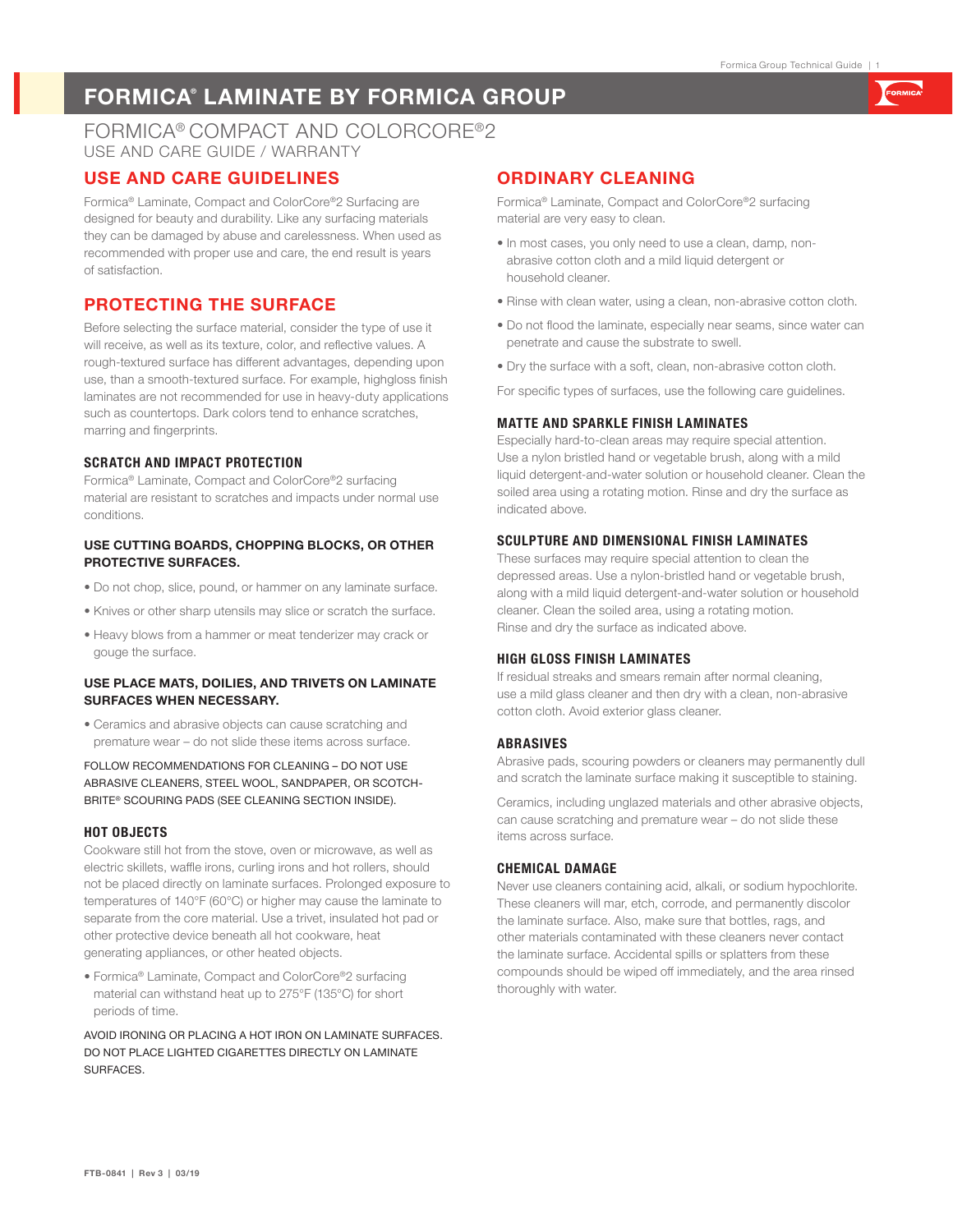# **FORMICA® LAMINATE BY FORMICA GROUP**

## FORMICA® COMPACT AND COLORCORE®2 USE AND CARE GUIDE / WARRANTY

#### **EXAMPLES OF CLEANERS CONTAINING ACID, ALKALI, OR SODIUM HYPOCHLORITE INCLUDE, BUT ARE NOT LIMITED TO:**

ceramic cooktop cleaners oven cleaners chlorine bleach rust removers drain cleaners some disinfectants lime scale removers toilet bowl cleaners metal cleaners tub and tile cleaners

coffeepot cleaners some countertop cleaners

### **SPECIAL CLEANING RECOMMENDATIONS RESIDUAL GLUE**

Sometimes new decorative laminate has a streaky appearance caused by contact adhesive used during fabrication. Clean with a non-abrasive cotton cloth and an adhesive solvent such as Formica® Brand Non-flammable Contact Adhesive Solvent. Use solvent sparingly, as excessive amounts may delaminate edges. Read and follow all warnings and instructions on the labels of all solvent products.

#### **PAINT AND VARNISH**

Remove most oil-base paints, varnishes and lacquers from decorative laminate surfaces with a suitable solvent. Read and follow all warnings and instructions on the labels of all solvent products, and remember that most solvents are extremely flammable. Use solvent sparingly, as excessive amounts may delaminate edges. Remove most water-based paints with an ammoniated household cleaner. For stubborn paint spots, gently use a plastic, non-metallic, non-abrasive pad. Never use steel wool or other abrasive scouring pads.

#### **STAINS**

To remove or minimize stains, use full strength Fantastik® All Purpose Cleaner, Formula 409®, Pine-Sol® (original formulation) or other mild household cleaner on the affected area, and allow it to draw out the stain. Blot with a clean, damp, non-abrasive cotton cloth, and then rinse with clean water. When a recommended cleaner changes its formulation, the change may be harmful to the laminate surface. Formica Corporation cannot be held responsible for these changes. Solvents such as denatured alcohol can also be used. Follow all directions and warnings on the solvent label because many are extremely flammable.

#### **STUBBORN OR "FUGITIVE" STAINS THAT MAY DISAPPEAR ON THEIR OWN, AFTER A SHORT TIME OR AFTER REPEATED CLEANINGS, INCLUDE:**

coffee and tea stains food stains fingerprints **glass** rings food dyes water marks

#### **STAINS WHICH ARE STUBBORN OR EVEN PERMANENT, AND MAY NOT DISAPPEAR, INCLUDE:**

cash register inks **lemon** juice food pricing ink marking pen inks indelible inks newsprint label inks wood stains

## **SOME MATERIALS AND LIQUIDS, SUCH AS DYES AND PHARMACEUTICAL PRODUCTS, WILL PERMANENTLY STAIN LAMINATE. EXAMPLES INCLUDE:**

dermatological povidone-iodine hair dyes and rinses Red-2B dye laundry bluing silver nitrate Mercurochrome® tannic acid peroxides tar compounds

These stains may be reduced by applying a paste of baking soda and water on the area to pull out the stain. The paste will be slightly abrasive, so do not rub. wipe up the paste with a clean, damp, nonabrasive cotton cloth, and then rinse clean with water.

Periodic application of a self-cleaning wax can help minimize future staining.

SCOTCH-BRITE® IS A REGISTERED TRADEMARK OF 3M COMPANY. FANTASTIK® IS A REGISTERED TRADEMARK OF DOWBRANDS INC. FORMULA 409® AND PINE SOL® ARE REGISTERED TRADEMARKS OF THE CLOROX COMPANY. MERCUROCHROME® IS A LICENSED TRADEMARK OF BECKTON DICKSON.